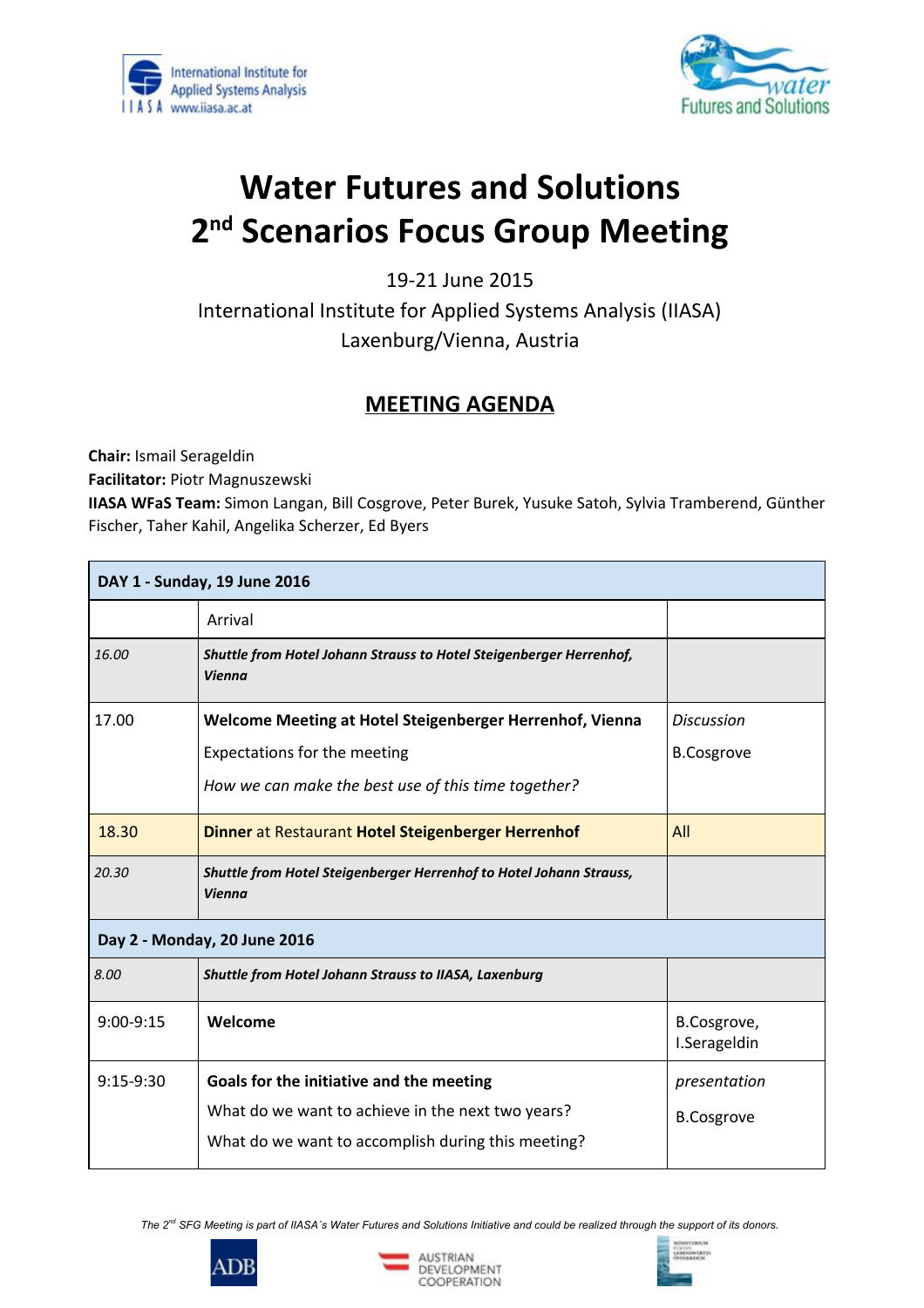| 9:30-9:45   | Introducing agenda<br>Presenting process plan, tasks and explaining interactive<br>character of the meeting                                                                                                                                                                   | presentation $+$<br>questions<br>P.Magnuszewski                  |
|-------------|-------------------------------------------------------------------------------------------------------------------------------------------------------------------------------------------------------------------------------------------------------------------------------|------------------------------------------------------------------|
| 9:45-10:00  | <b>Review of the SFG Paris meeting results</b><br>What were the main conclusions of the Paris SFG meeting and<br>how were they implemented?                                                                                                                                   | presentation $+$<br>questions<br>P.Magnuszewski                  |
| 10:00-10:45 | Review of the sustainability background<br>How should we use Sustainable Development Goals, Agenda<br>2030, COP 21 and The World in 2050 Initiative in our water<br>scenarios and pathways?                                                                                   | presentation $+$<br>discussion<br>S.Langan,<br><b>B.Cosgrove</b> |
| 10:45-11:15 | <b>Coffee Break</b>                                                                                                                                                                                                                                                           |                                                                  |
| 11:15-12:00 | <b>Review of the Water Futures and Solutions fast-track results</b><br>What are the key results of the global water demand modeling<br>based on the IPCC scenarios?<br>What is the level of global challenges we face to close the<br>water demand-availability gap?          | presentation $+$<br>discussion<br>P.Burek, G.Fischer             |
| 12:00-12:30 | <b>Sustainable Water Security Pathways</b><br>presentation + discussion<br>What key concepts do we need for developing water security<br>narratives and pathways?                                                                                                             | presentation $+$<br>discussion<br>P.Magnuszewski                 |
| 12:30-13:30 | Lunch                                                                                                                                                                                                                                                                         |                                                                  |
| 13:30-14:30 | Defining water security for selected river basins - setting the<br>normative goals based on SDGs<br>What are the key specific elements of water security for the<br>selected river basins?                                                                                    | work in small<br>groups                                          |
| 14:30-15:00 | <b>Solution Options for Water Security</b><br>Presenting water solution options based on the Paris SFG<br>meeting recommendations and the outcomes produced by the<br><b>IIASA WFaS team</b>                                                                                  | presentation $+$<br>discussion<br>T.Kahil                        |
| 15:00-15:30 | <b>Coffee Break</b>                                                                                                                                                                                                                                                           |                                                                  |
| 15:30-17:15 | Water Trade-offs, Co-benefits and Solution Options for the<br>selected basins<br>Selecting and prioritizing the solutions options based on the<br>characteristics of the river basins and the normative goals<br>established earlier. Identifying trade-offs and co-benefits. | work in small<br>groups                                          |